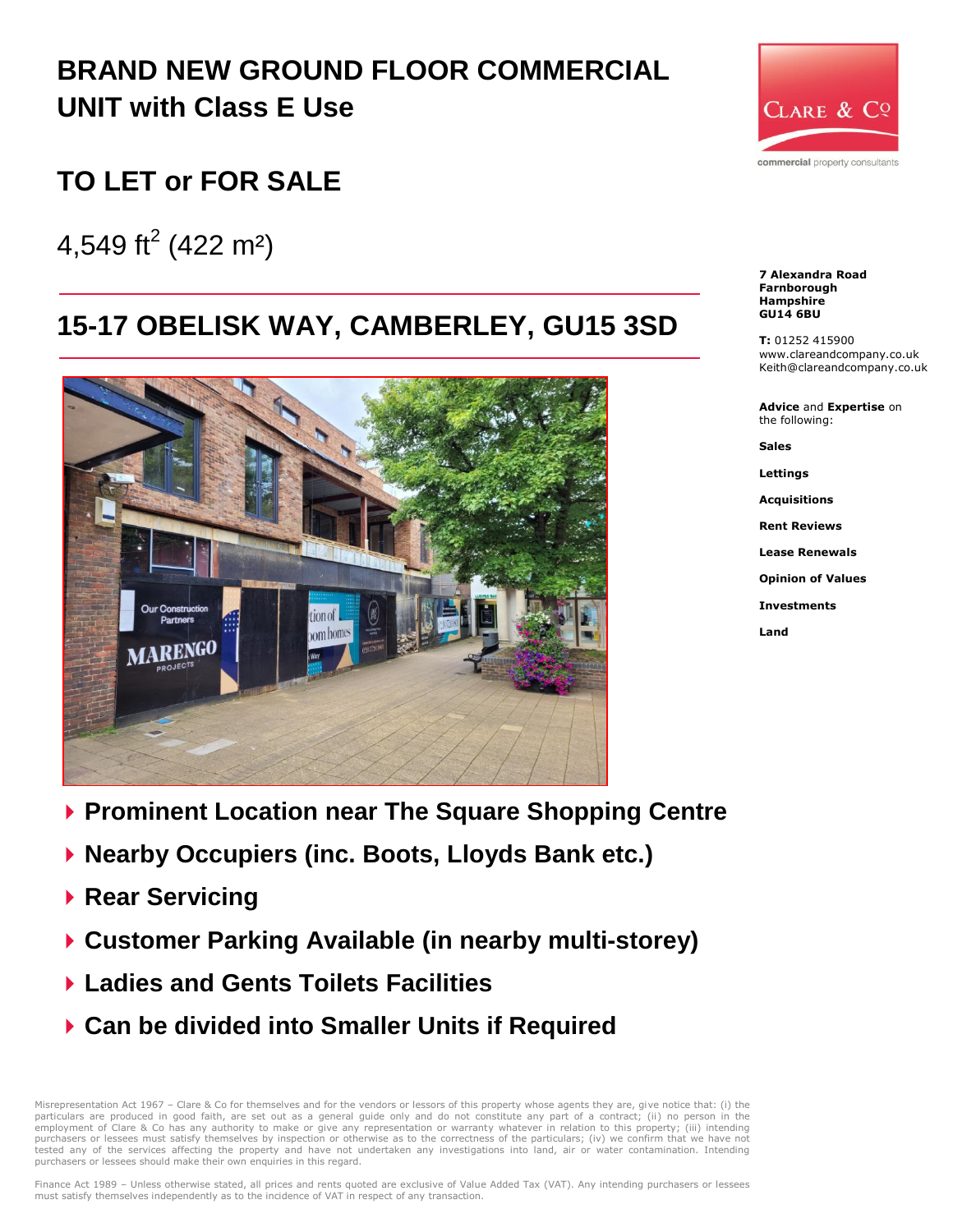

#### **LOCATION**

The premises are situated in a prominent location just outside The Square, which is commercial property consultants the main shopping centre for Camberley. Nearby occupiers include Boots, Lloyds Bank, Sue Ryder Care Charity Shop and Tivoli Designs. Camberley town centre is situated within a few miles from the M3 (Junction 4).

#### **DESCRIPTION**

Brand new large open plan commercial unit with rear servicing.

#### **PLANNING**

With effect from 1<sup>st</sup> September 2020 the ground floor shop now has the new Use Class of E, see below:-

| Use                                            | Currently defined Use Class | New Use Class |
|------------------------------------------------|-----------------------------|---------------|
| Retail/shops                                   | A1                          |               |
| Financial & Professional Services              | A2                          |               |
| Food and Drink                                 | A3                          | E             |
| Offices, R&D and light industrial              | <b>B1</b>                   |               |
| Clinic, Health Centres, Creches, Day Nurseries | D <sub>2</sub>              |               |
| Gyms, indoor activities                        | D1                          |               |

Interested parties should make their own enquiries concerning planning to Surrey Heath Borough Council.

#### **FLOOR AREAS**

| Internal Width                                                      |                        | 56' 5" sq ft (17.2 sq m) |
|---------------------------------------------------------------------|------------------------|--------------------------|
| <b>Total Shop Depth</b>                                             |                        | 74' 2" sq ft (22.6 sq m) |
| <b>Total Floor Area</b>                                             | 4,549 sq ft (422 sq m) |                          |
| Cross internal area. All measurements to keep from Architects plans |                        |                          |

*(Gross internal area. All measurements taken from Architects plans)*

Ladies and Gents Cloakroom with WC and Wash Hand Basins Kitchen

Measured in accordance with the Royal Institution of Chartered Surveyors Code of Measuring Practice (6<sup>th</sup> Edition)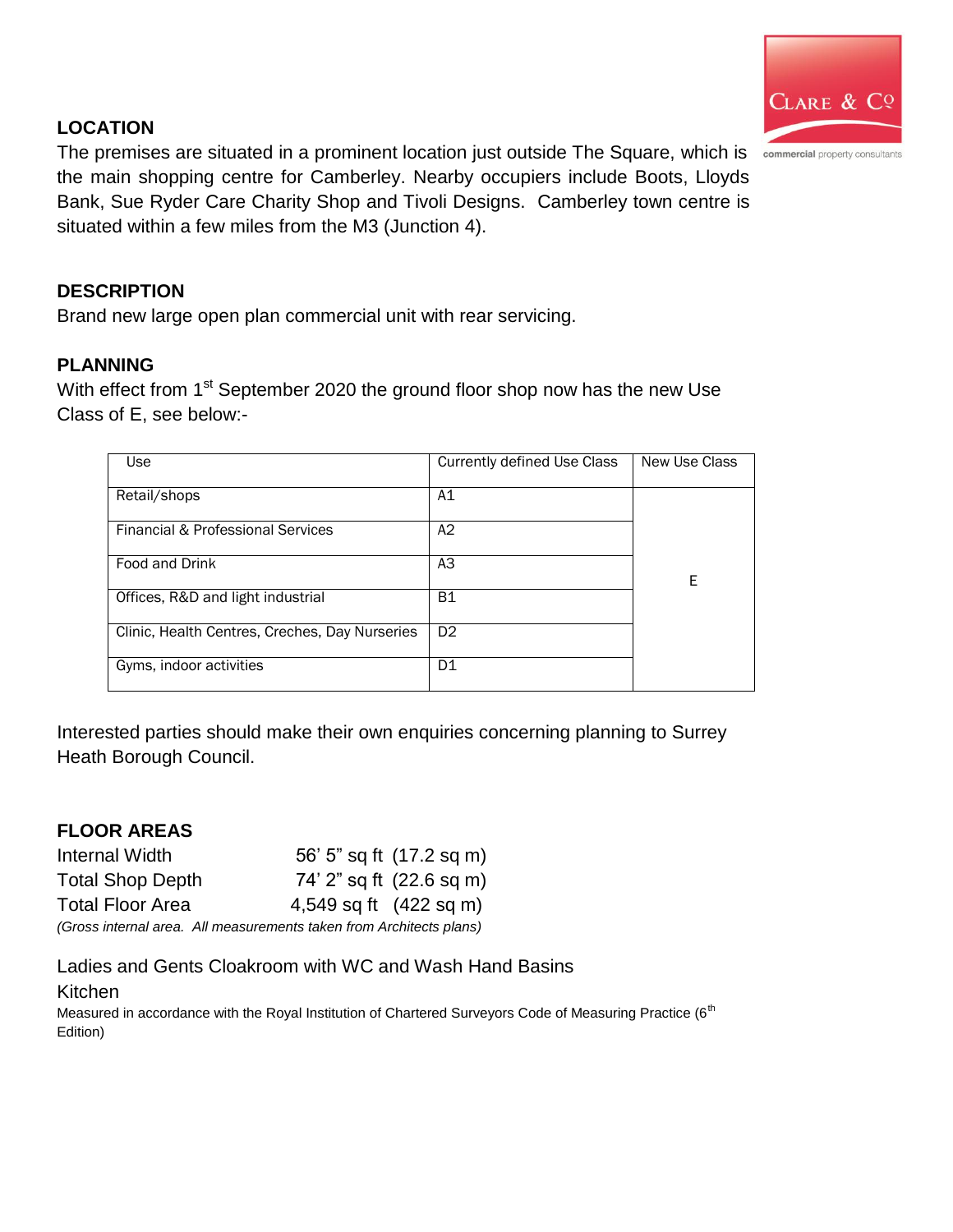### **RENT/TERMS**

Offers invited in the region of £70,000 per annum, exclusive plus VAT.

### **LEASE**

A new fully repairing and insuring lease is available for a term to be agreed subject to periodic rent reviews.

#### **FOR SALE**

Our clients will also consider selling the premises and further enquiries should be made to the agents.

#### **SERVICE CHARGE**

To be advised.

#### **BUILDING INSURANCE**

To be advised.

### **RATES**

#### **2017**

Rateable Value To be assessed. Uniform Business Rates (2019/20) E49.1p/£ Rates payable (estimated) example a set of  $E$ 

*These figures are not to be relied upon and it is recommended interested parties should make their own enquiries with the Local Rating Authority.*

#### **LEGAL COSTS**

Each party are to be responsible for their own legal costs involved in this transaction.

#### **ENERGY PERFORMANCE CERTIFICATE**

To be advised.

#### **VIEWING**

Strictly by appointment through the **Sole Agents:** 

Keith Harpley **Clare & Company** 7 Alexandra Road **Farnborough** GU14 6BU

**Telephone:** 01252 415900 **Email:** [keith@clareandcompany.co.uk](mailto:keith@clareandcompany.co.uk)

**REF** 21/024C